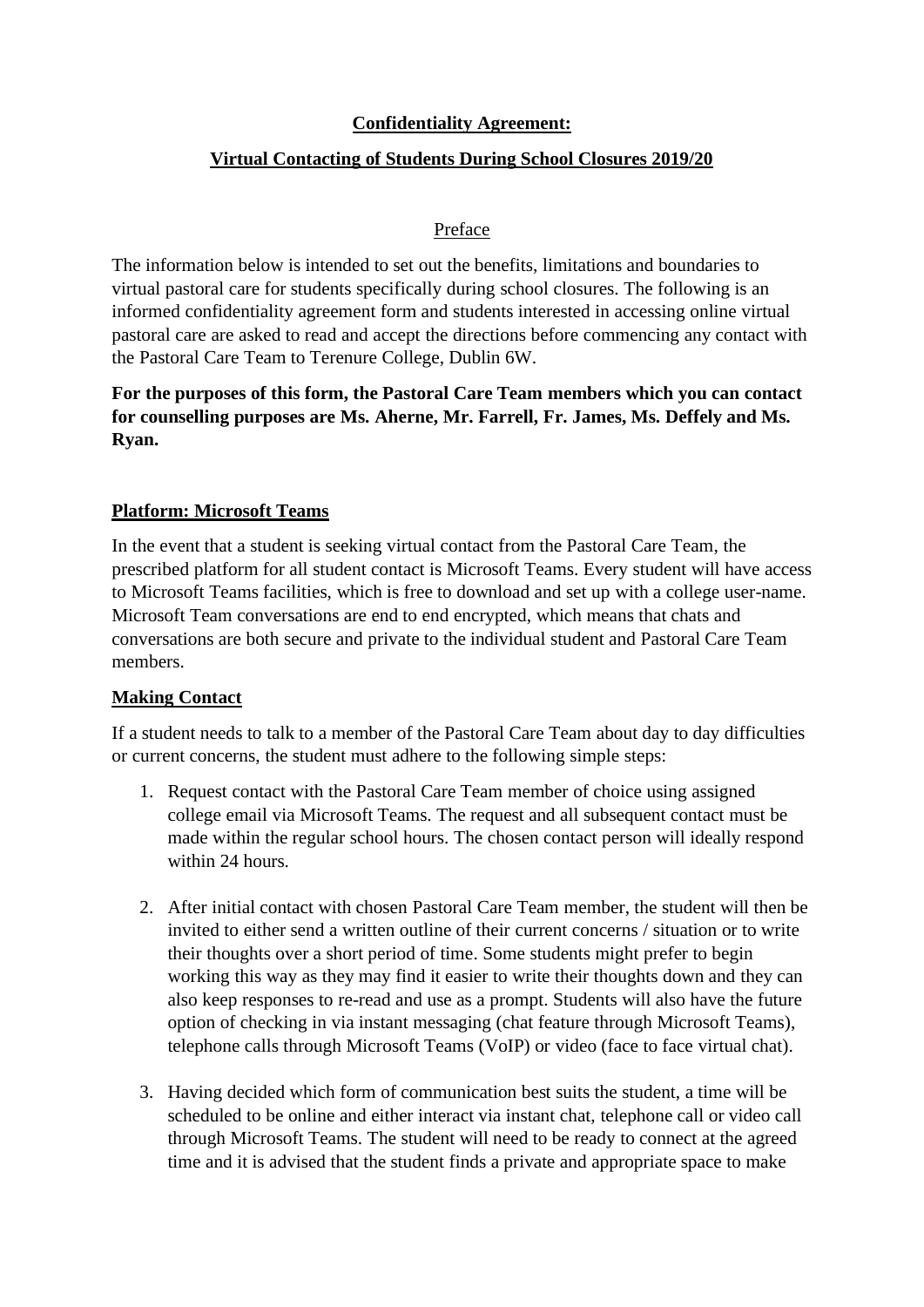the online connection. In the case of a video call, it is imperative that students dress appropriately.

4. The chosen Pastoral Care Team member will make contact with the student at the start of each check-in session either via the chosen method of instant chat, telephone call or video call through Microsoft Teams. Sessions can last for the duration of 10 – 20 minutes, whereupon the session will come to a close and a future check-in will be scheduled (if necessary).

## **Limitations and Exceptions to Confidentiality**

At times the student will be challenged, although the student will always decide what pace to work at and which area they are comfortable in exploring. The Pastoral Care Team member you are in touch with will not discuss any information with anyone unless in circumstances where there is a fear for your safety or the safety of others i.e. situations where the student risks hurting themselves or others. These limitations to confidentiality come under the code of ethical guidelines for counsellors and psychotherapists as set by both the Pastoral Care Policy and the Irish Association for Counselling and Psychotherapy (IACP). Any actions taken will be discussed with the student beforehand. Otherwise, any conversations between the student and Pastoral Care Team member will be in confidence for the sole purpose of self-reflection and guidance through current issues.

In the event that a student might benefit from a referral to an external assistance body such as G.P or Counsellor / Psychotherapist or if you feel you are in crisis or are in danger of harming yourself then is it imperative that you contact someone in confidence within your home, via the college, close friends, the emergency services or your nearest A&E department.

Finally, it is worth noting that if you have access to a shared computer then is it important you have your own personal password that other people do not have access to.

## **Boundaries**

The Pastoral Care Team always strive to work with all students in a professional and ethical manner and all school policies must be adhered to regardless of school closures. School Policies and further information may be found on the Terenure College Online Home Page.

It is worth noting that it would not be appropriate to post/share onto social networks/forums any written correspondence from exchanges with your chosen Pastoral Care Team contact. Working as the Pastoral Care Team, we aim to develop a trusting and friendly working relationship with all students. To maintain the confidentiality and the boundaries of any work it is not appropriate to engage on any social network, social or professional forums about correspondence with your chosen